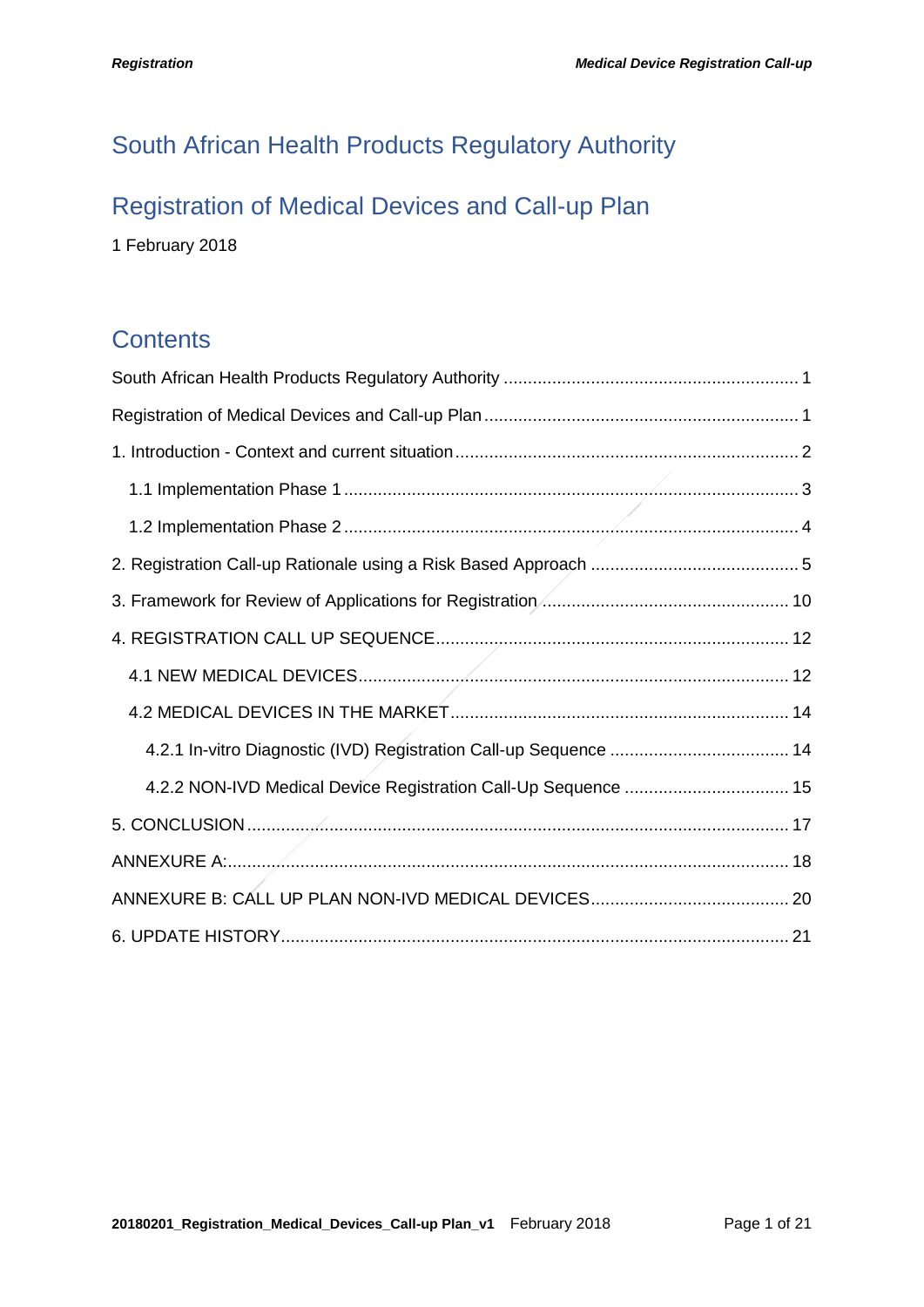### <span id="page-1-0"></span>1. Introduction - Context and current situation

Significant amendments to the Medicines and Related Substances Act 101 of 1965, which now establishes provision for the control of medicines and scheduled substances and medical devices, were brought into effect on 1 June 2017. Where previously the focus was on safety and efficacy of medicines, the amended Act 101 also empowers governance for safety and performance of medical devices in South Africa.

The Regulatory Authority (Medicines Control Council [MCC]) crafted a phased implementation for implementation of regulatory control of medical devices.

The implementation of –

1) quality assurance through mandatory quality management systems for all stakeholders to be licensed in the supply chain, and

2) registration of medical device products,

were identified as the two key phases of the high level strategic approach to enable smooth transition and minimal disruption to a previously unregulated medical device sector.

Global harmonisation of regulatory control of medical devices is well established, and South Africa has positioned itself to implement international best practises, including the use of a third party external conformity assessment framework where relevant and suitable to the South African health requirements.

As per global practise and work of the International Medical Device Regulators Forum (IMDRF) – medical devices are categorised into either In-vitro Diagnostic (IVD) medical devices and Non-IVD medical devices and the foundation to regulatory controls utilises a risk based approach, where risk is to either the patient, user or to public health is considered.

*All medical devices (i.e. IVDs and NON-IVDs) are classified into the following four risk classes, determined according to published classification rules.<sup>1</sup>*

| (a) | Class A | -                        | Low Risk:                                                                 |
|-----|---------|--------------------------|---------------------------------------------------------------------------|
| (b) | Class B | $\overline{\phantom{0}}$ | Low-moderate Risk;                                                        |
| (c) | Class C | $\overline{\phantom{0}}$ | Moderate-high Risk;                                                       |
| (d) | Class D |                          | High Risk,                                                                |
|     |         |                          | where risk relates to the patient, user or to public health. <sup>2</sup> |

<sup>1</sup> MCC 8.05 Classification of Medical Devices and IVDs April17 v2

<sup>2</sup> Regulations Relating to Medical Devices and *In-vitro* diagnostic Medical Devices (IVDs) Government Gazette 9 December 2016 No 40480. Regulation 11(1)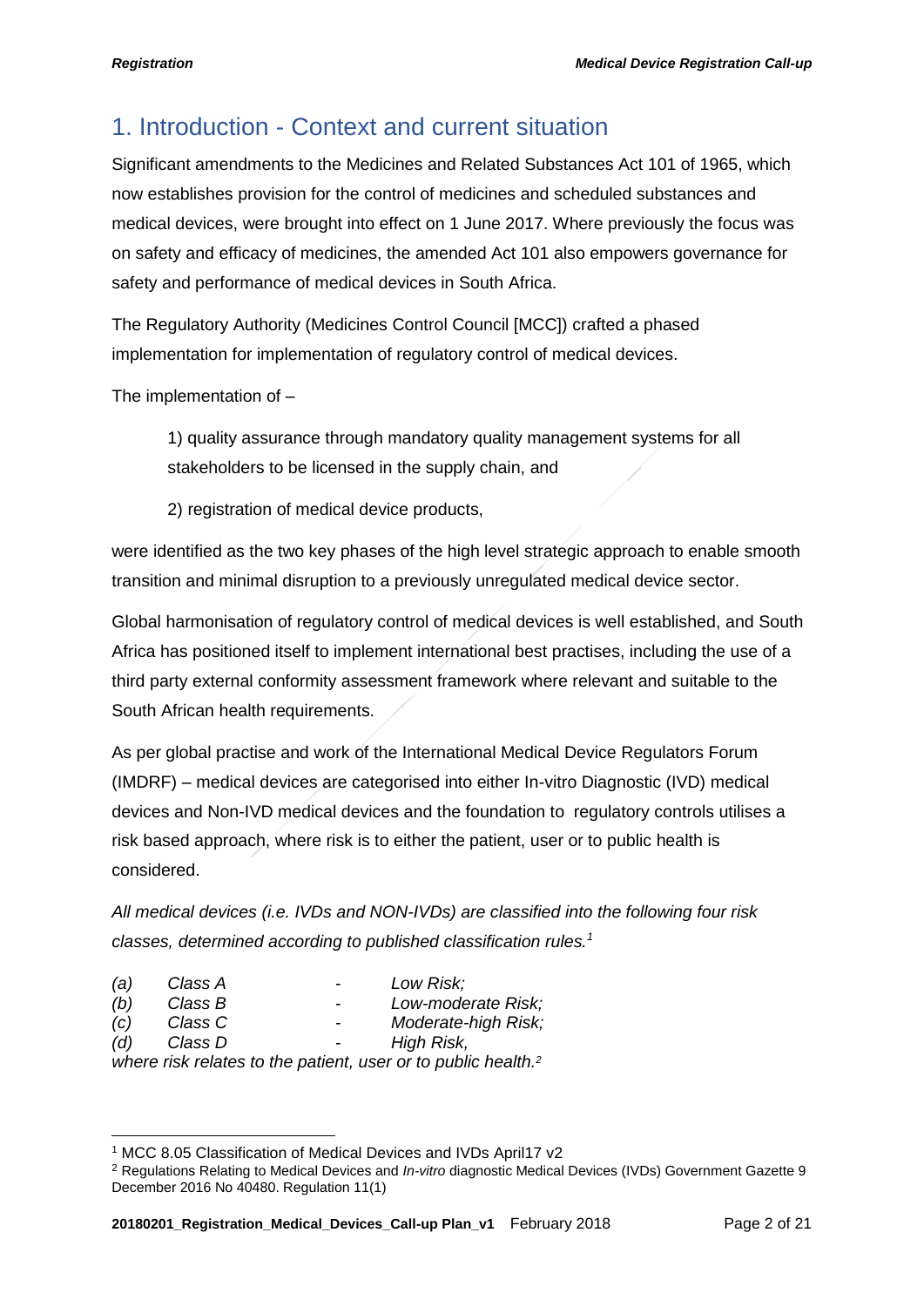While the licensed Applicant is responsible for determining the classification of a medical device using a set of classification rules supplied by the Regulatory Authority<sup>3</sup>, based on the:

- manufacturer's or distributor's intended use of the device or IVD;
- level of risk to patients, users and other persons (the probability of occurrence of harm and the severity of that harm);
- degree of invasiveness in the human body; and
- duration of use and exposure–

the Regulatory Authority has the responsibility and authority to determine the final classification.

#### <span id="page-2-0"></span>1.1 Implementation Phase 1

While the longstanding Section 22C in Act 101 of 1965 as amended, identified the requirement for licensing of a medical device establishment<sup>4</sup>, the requirements for persons importing, manufacturing, exporting and wholesaling medical devices were not determined and implemented until December 2016 when the specific regulations for Medical Devices were published.<sup>2</sup>

No medical device establishment, manufacturer, distributor or wholesaler shall manufacture, distribute or wholesale any medical device unless s/he is **licensed** for the relevant activities [Act 101 Section 22C1) b)].

The publication of the medical device regulations which identified the requirements for licensing of a medical device establishment<sup>5</sup> together with the MCC licensing guideline<sup>6</sup> initiated the primary implementation phase for regulatory control of medical devices.

Transitional arrangements existed for legal importation / manufacture / distribution until 24 August 2017, at which time all medical device establishments conducting the abovementioned activities were required to make application for a licence to conduct either manufacturing (i.e. including importation, manufacturing, distribution and export) or distribution (i.e. including importation, distribution and export) activities in South Africa.

The transitional time line for licensing of medical device establishments which conduct wholesaling activities, (i.e. local procurement from licensed importers / manufacturers and sale of medical devices to end users) is until 24 February 2018.

<sup>-</sup><sup>3</sup> MCC 8.05 Classification of Medical Devices and IVDs April17 v2

<sup>4</sup> Act 101 as amended: Definition: **"**medical device or IVD establishment" means a facility used by a manufacturer,

wholesaler, distributor, retailer, service provider or an importer of medical devices or IVDs for conducting business;

<sup>5</sup> Regulations Relating to Medical Devices and *In-vitro* diagnostic Medical Devices (IVDs) Government Gazette 9 December 2016 No 40480. Regulation 5. Licence to manufacture, import, export, or act as a distributor or wholesaler of medical devices or IVDs

<sup>6</sup> MCC 16.03 Guideline for a Licence to Manufacture, Import, Export or Distribute Medical Devices or IVDs v1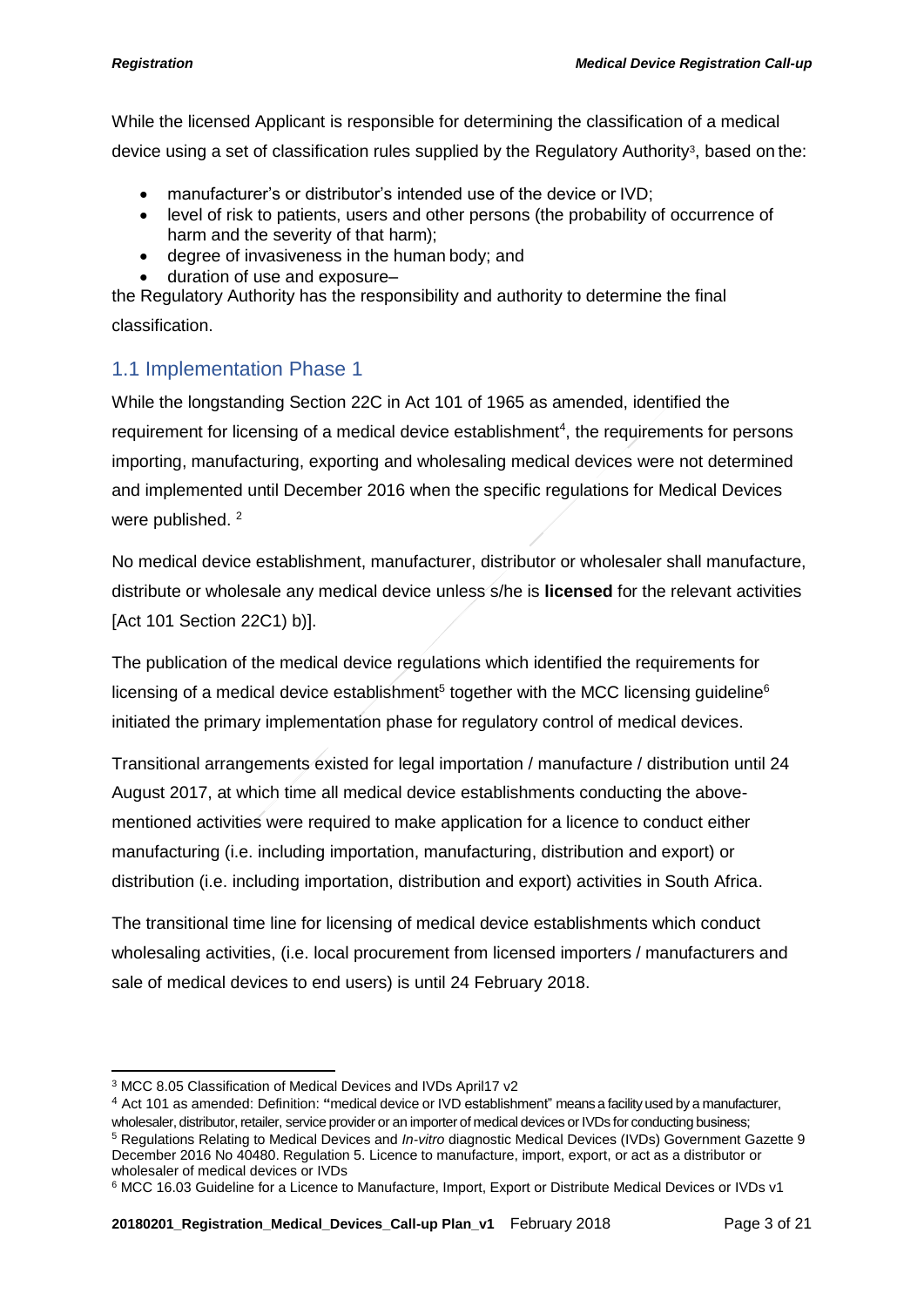Those persons (legal or natural) who made application for a licence prior to the deadline dates may continue to trade while the application for a licence is under evaluation.

#### <span id="page-3-0"></span>1.2 Implementation Phase 2

The Medicines and Related Substances Act 101 empowers the South African Health Products Regulatory Authority [SAHPRA] to determine that a medical device or part of any class or category of medical device shall be subject to **registration** in terms of the Act.<sup>7</sup> This is communicated through a published declaration commonly referred to as a "call-up" notice. It is relevant to note that such a declaration may relate to products already available for sale in the market or to products which were not available in South Africa prior to the publication date (i.e. new medical devices not yet marketed).

Such a "call-up" / declaration will be published in the Government Gazette with a notice period of six months. Current transitional arrangements<sup>8</sup> for medical devices mean that unregistered medical devices may be sold legally until the call-up notice period for registration has expired.

The purpose of this document is to establish a plan of action for registration of medical devices. The variety and number of types of medical devices (IVDs and Non-IVDs) available is extremely large and broad, and it is for this reason that the plan for registration of medical devices is based on the recognition of the risk to the patient, user or to public health, i.e. a risk based approach. Furthermore, the plan recognises the burden of disease and the role of medical devices (IVDs and NON-IVDs) associated with providing healthcare in South Africa.

#### TRANSITIONARY RISK MITIGATION

A review of the high number of types of medical devices (e.g. there are over 22 000 Global Medical Device Nomenclature [GMDN] term names 9 / types of medical devices recognised in the GMDN data set) indicates a long process to be conducted over many years. This infers that there may be moderate to high risk and high risk medical devices on the market for several months / years which are not registered. To mitigate the risk involved with unregistered medical devices in the market without any regulatory oversight, the Regulatory Authority implemented the following conditions for importation of class C and D medical

<sup>7</sup> Act 101 of 1965, as amended. Section 14 Prohibition on the sale of medicines, medical devices or IVDs which are subject to registration and are not registered

<sup>8</sup> Regulations Relating to Medical Devices and *In-vitro* diagnostic Medical Devices (IVDs) Government Gazette 9 December 2016 No 40480. Regulation 28. Transitional arrangements - unregistered medical devices and IVDs.

<sup>9</sup> GMDN Agency www.gmdnagency.org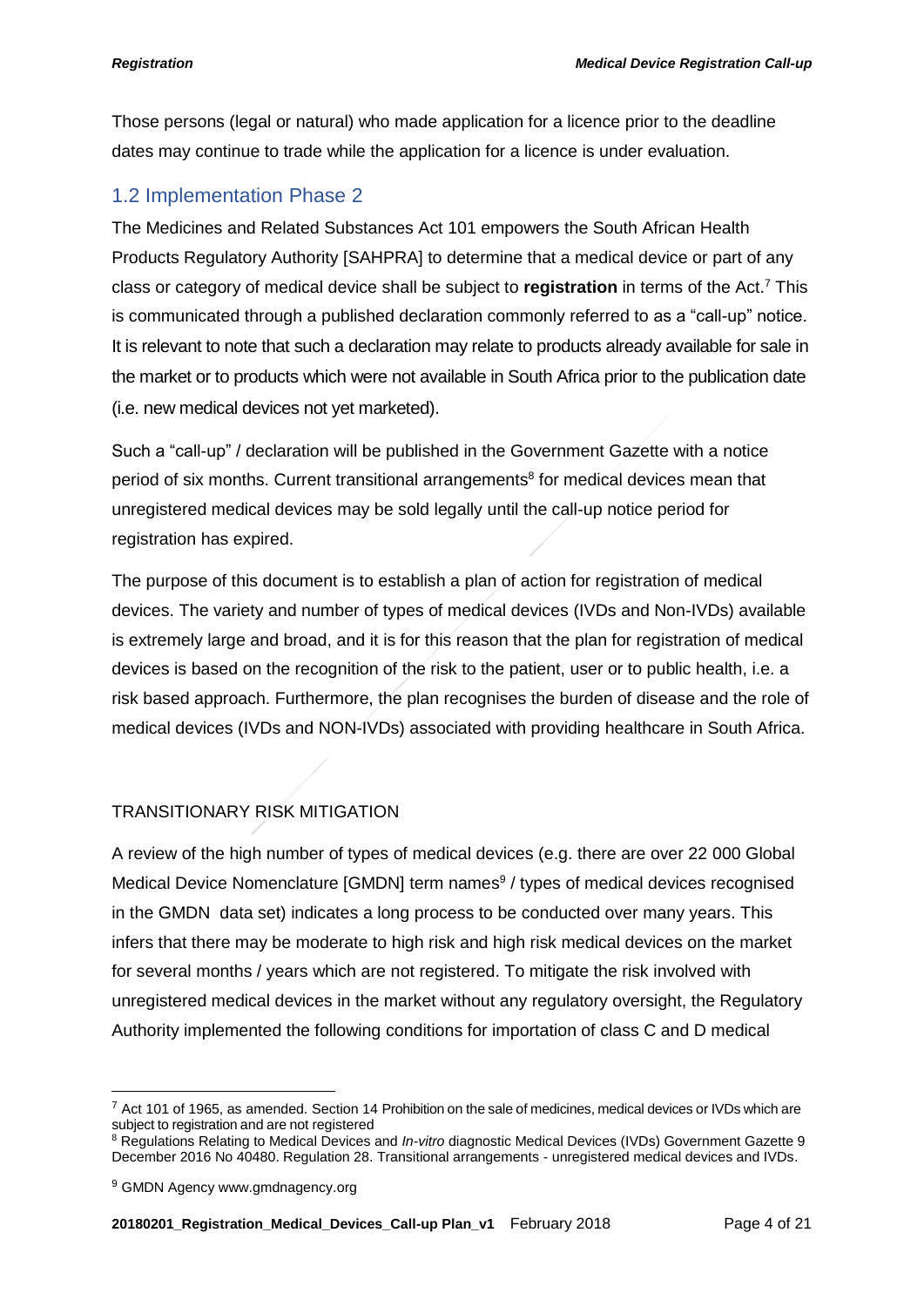devices as an element of the mandatory medical device establishment licensing process for importers of medical devices.

- a) The medical device establishment is required to appoint an Authorised Representative [AR] (i.e. a natural person residing in South Africa) who is held responsible for compliance, safety and performance of the medical devices imported / manufactured and sold in South Africa. The AR is required to make a legal declaration that the medical device(s) imported /manufactured and sold meet the "Essential Principles of Safety and Performance"<sup>10</sup> and to identify which quality assurance procedures are in place within the establishment;
- b) For class C and D medical devices (IVDs and NON-IVDs) a condition of importation is that the licensed importer holds evidence of a pre-market authorisation from at least one of six jurisdictions i.e. either European CE mark to show conformity to the EU medical device directive(s), USA FDA's Premarket Approval (PMA) or Premarket Notification 510(k) clearance; registration by Australia's TGA; Health Canada; Japan's PMDA market authorisation or approval and registration by Brazil's ANVISA; or evidence of IVDs approved under the World Health Organisation (WHO) Prequalification of In Vitro Diagnostics Programme;
- c) For all class C and D medical devices imported /manufactured the supporting technical documentation must be available to the Regulatory Authority if required;
- d) For all class B, C and D medical devices a condition of importation is that the licensed importer holds a Certificate of Free Sale (referred to as a Certificate of Foreign Government by USA), which indicates that the product is legally sold or distributed in the open market, freely without restriction and approved by the regulatory authorities in the country of origin; and
- e) A certificate of conformance or certificate of analysis must be available where relevant.

In addition to the above requirements, as per the Hazardous Substances Act 15 of 1973, as amended – importers of Group III and IV Hazardous Substances (commonly referred to as electromedical and radiation devices) are required to be licensed with the Department of Health Radiation Control Directorate. The requirement is to provide evidence of approval to market in Europe (CE mark) with supporting brochures

## <span id="page-4-0"></span>2. Registration Call-up Rationale using a Risk Based Approach

The global harmonised regulatory approach to regulatory control of medical devices is premised on a risk based approach – where the patient, user and public health are considered.

As noted above the common framework used by most countries is a four-class system, albeit termed differently in different jurisdictions, and the fundamental premise is where there

<sup>10</sup> MCC 8.02 Medical Devices and IVDs Essential Principles of Safety and Performance v1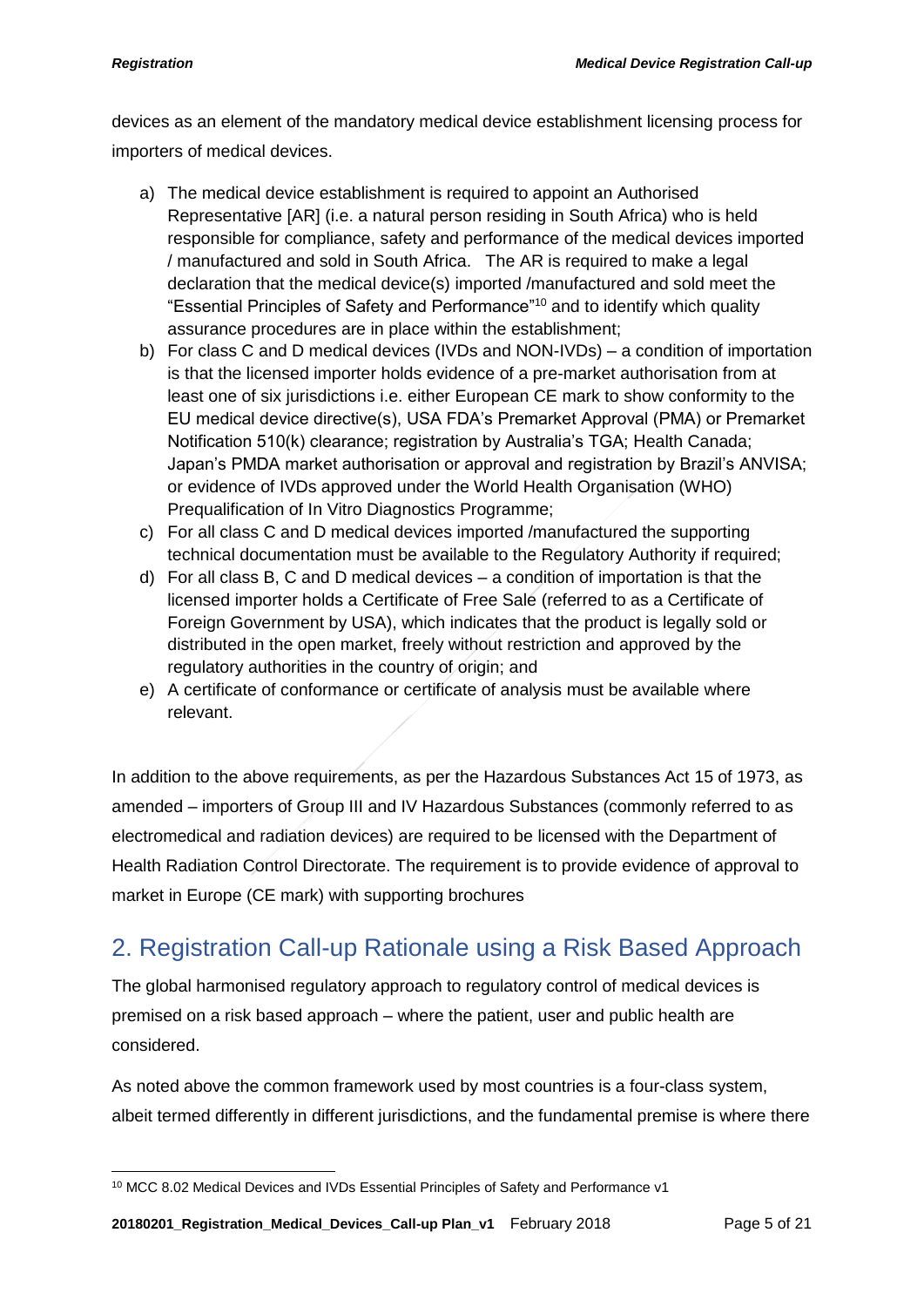is higher risk of use or non-performance of the medical device then there are greater requirements to substantiate safety and performance prior to authorisation to market.

As noted in section 1.1 above, the amended Act 101 empowers SAHPRA to call-up both medical devices currently on the market and those yet to be brought to the South African market (i.e. new medical devices) for registration.

The sequence of the registration call-up plan is segmented into call-up of

- A. all new class B, C and D medical devices (IVDs and NON-IVDs); and
- B. medical devices (IVDs and NON-IVDs) currently on the market.

The high burden of disease in South Africa centres around both communicable diseases and non-communicable diseases. Most often use of an *in-vitro* diagnostic (IVD) medical device is a critical tool to diagnose these diseases. Hence IVDs which perform as intended in a consistent manner are imperative to facilitate correct diagnosis, treatment and monitoring of patients. IVDs of inferior quality may compromise public health.

IVDs to test, diagnose and monitor communicable diseases such as HIV, TB and malaria are considered priorities for registration.

Similarly, IVDs which are used to establish and to monitor the clinical parameters of patients with non-communicable diseases, will by nature of classification, be prioritised.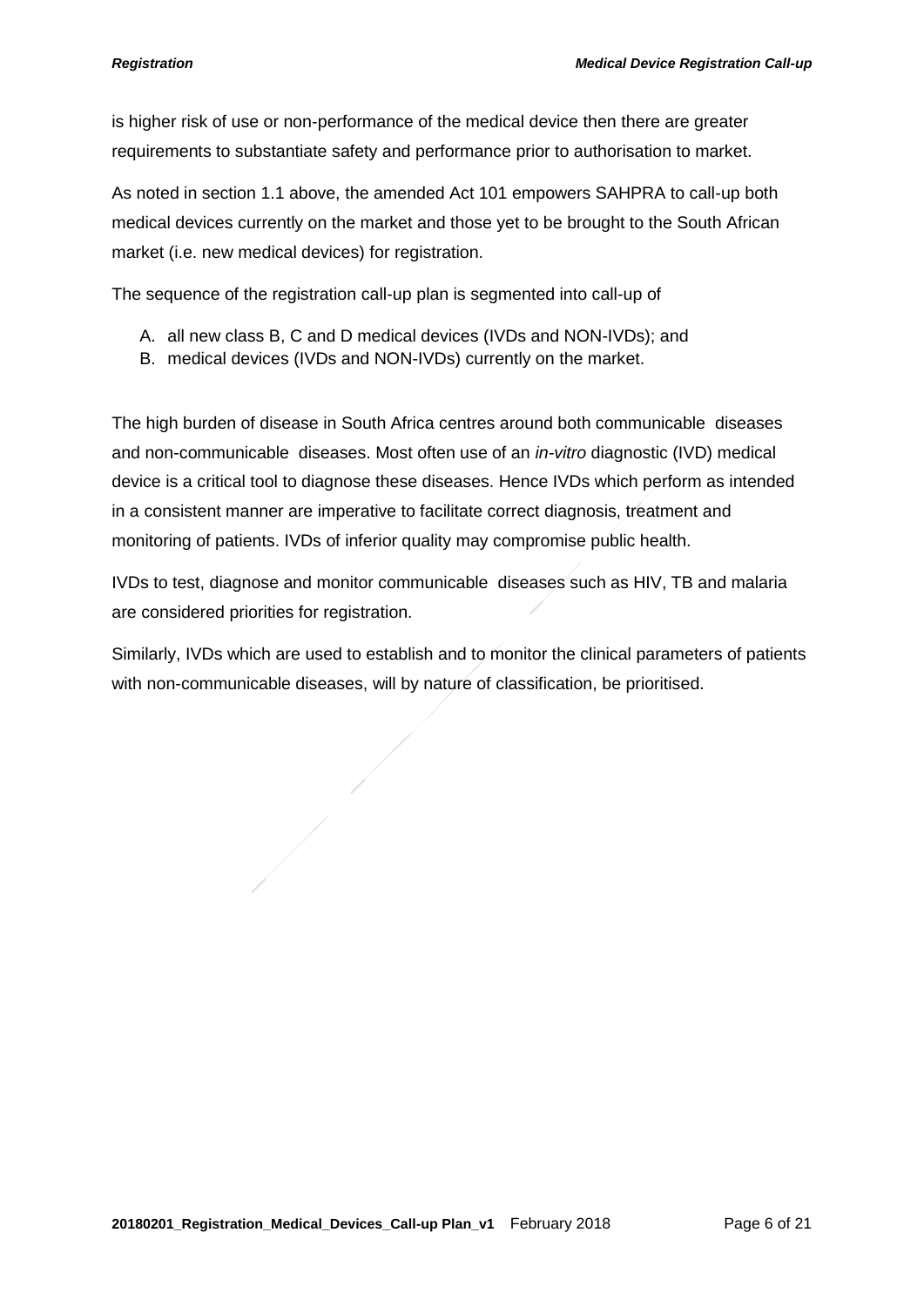Medical devices which incorporate a medicine or scheduled substance (refer definition of a medical device<sup>11</sup>) or biological material, often loosely referred to as a "combination medical device" – are inherently of higher risk and considered as priorities for registration.

Implantable medical devices can be life-savers and life-extenders for many patients and by nature of the implantation of a foreign body into living tissue carry a high risk to the patient.

The information provided above is a high-level synopsis of the types of medium to high and high risk medical devices. This is provided to give understanding of the risk based approach which will be used together with the Global Medical Device Nomenclature (GMDN) system in the registration call up plan.

Medical Device nomenclature:

The Global Medical Device Nomenclature (GMDN)<sup>12</sup> Agency is responsible for the nomenclature used to identify medical devices.

*"The Global Medical Device Nomenclature (GMDN) is a list of generic names used to identify all medical device products. Such products include those used in the diagnosis, prevention, monitoring, treatment or alleviation of disease or injury in humans.*

*The main purpose of the GMDN is to provide health authorities and regulators, health care providers, manufacturers and others with a naming system that can be used to exchange medical device information and support patient safety.* 

*The GMDN is recommended by the International Medical Device Regulators Forum (IMDRF) and is now used by over 70 national medical device regulators to support their activity. The GMDN is managed by the GMDN Agency, a registered charity, which has a Board of Trustees, which represent regulators and industry.*

*The GMDN is updated by member change requests. New and updated GMDN terms are published on the member website, the GMDN Database. Information in the form of a 5-digit numeric GMDN Code is cross-referenced to a precisely defined Term Name and Definition, as seen in this example:*

<sup>11</sup>*"medical device" means any instrument, apparatus, implement, machine, appliance, implant, reagent for in vitro use, software, material or other similar or related article, including Group III and IV Hazardous Substances contemplated in the Hazardous Substances Act, 1973 (Act No. 15 of 1973)—*

intended by the manufacturer to be used, alone or in combination, for humans or animals, for one or more of the following: *(i) diagnosis, prevention, monitoring, treatment or alleviation of disease;*

*<sup>(</sup>ii) diagnosis, monitoring, treatment, alleviation of or compensation for an injury;*

*<sup>(</sup>iii) investigation, replacement, modification or support of the anatomy or of a physiological process;*

*<sup>(</sup>iv) supporting or sustaining life;*

*<sup>(</sup>v) control of conception;*

*<sup>(</sup>vi) disinfection of medical devices; or*

*<sup>(</sup>vii) providinginformation for medicalor diagnostic purposes by means of in vitro examinationof specimens derivedfromthe human body; and*

which does not achieve its primary intended action by pharmacological, immunological or metabolic means, in or on the *human or animal body, but which may be assisted in its intended function by such means.*

<sup>12</sup> GMDN Agenc[y https://www.gmdnagency.org/About/Database](https://www.gmdnagency.org/About/Database)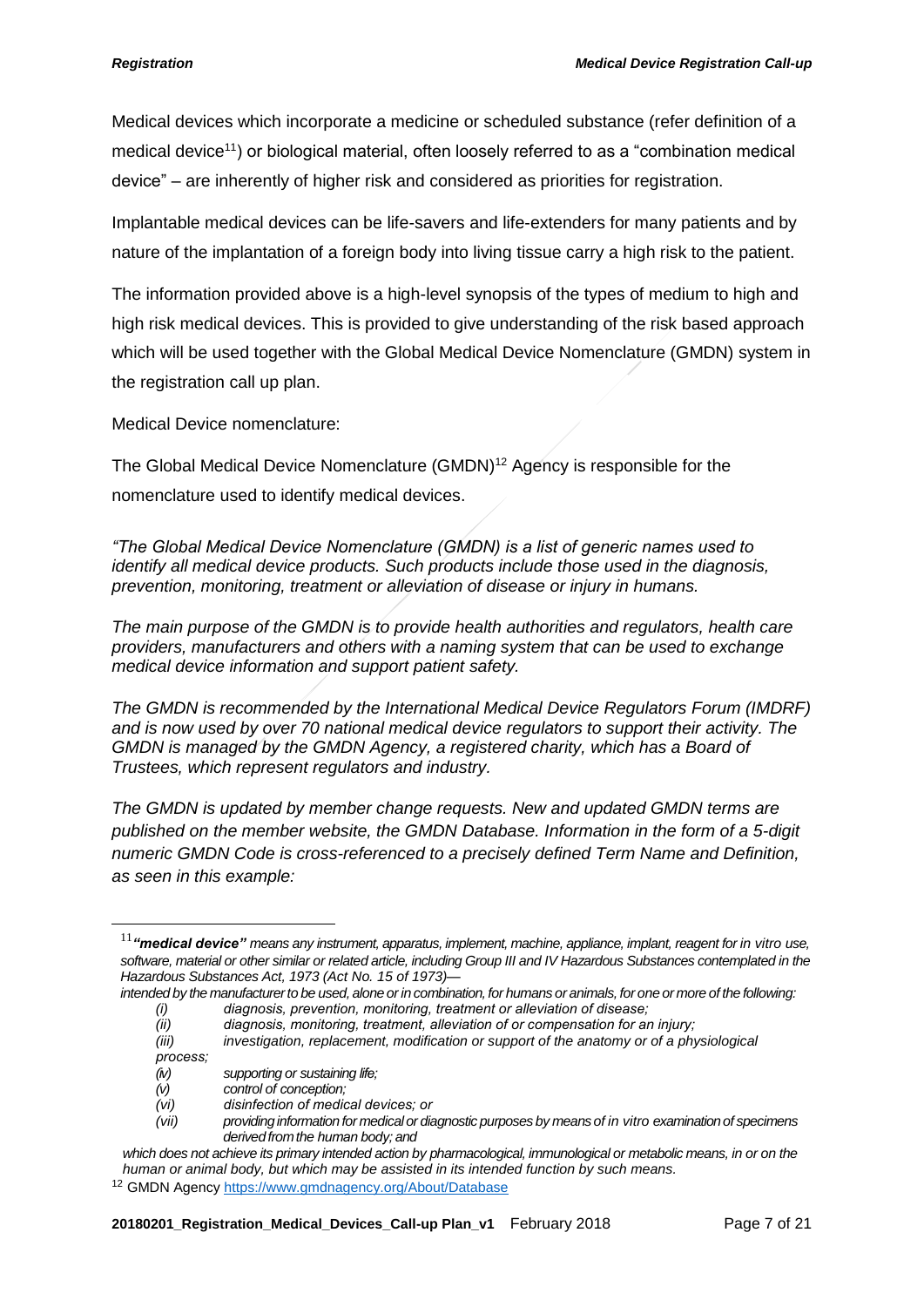- *GMDN Term Name: Scalpel, single-use*
- *GMDN Code: 47569*
- *GMDN Definition: A sterile, hand-held, manual surgical instrument constructed as a one-piece handle and scalpel blade (not an exchangeable component) used by the operator to manually cut or dissect tissue. The blade is typically made of high-grade stainless-steel alloy or carbon steel and the handle is often made of plastic. This is a single-use device."*

It should be noted that the GMDN is a relational database (i.e. a complex dataset), rather than a linear data base.

One of the main uses of the GMDN is as a hierarchical categorisation system using GMDN Collective Terms<sup>13</sup> [CTs]. Once a manufacturer/ user is registered on the GMDN Agency system it is possible to identify different terms names and associated GMDN codes with a Collective Term. The South African Regulatory Authority is a registered user of the GMDN dataset.

THE GMDN website allows for view of Collective Terms by

- Name
- Use

-

- Clinical Specialties
- Device Attribute Assortment
- Device Invasiveness
- Device Material
- Device Power/Operation
- **Device Sterility**
- Device Use Frequency

Within the database there are 2525 Collective Terms. (This may change as new devices types are added and other obsoleted).

*<sup>13</sup> GMDN Definition "Collective Term": Terms which share common features and are identified in the GMDN and intended to be used for example; 1) To illustrate the scope of certificates issued by Notified Bodies when assessing which groups, families or types of medical devices are covered within a manufacturer's quality system, 2) To be used to identify the range of skills and general technological abilities for which a Notified Body has been approved, and is so appointed by the relevant Competent Authority, and 3) For the exchange of information between Competent Authorities when general information on individual manufacturers capabilities is notified for inclusion in the European Database (EUDAMED). [Source: CEN/TR 15133:2005] www.gmdnagency.org*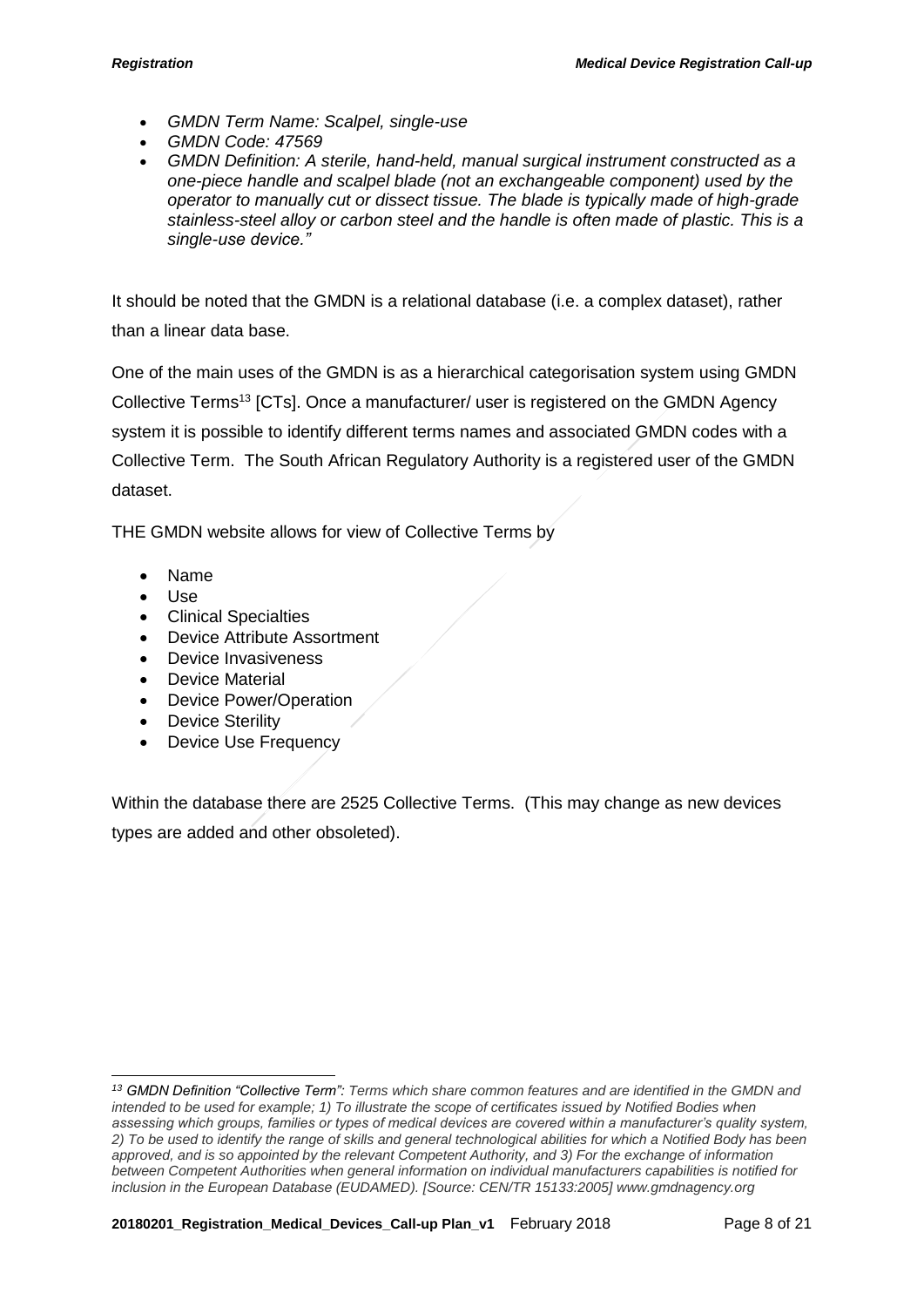When viewed "**By Use**" there are 21 categories, one of which is for IVDs and the rest are for NON-IVDs as noted below:

- CT996: Anaesthesia and respiratory devices
- CT997: Body fluid and tissue management devices
- CT1007: Body tissue manipulation and reparation devices
- CT145: Cardiovascular devices
- CT343: Complementary therapy devices
- CT998: Dental devices
- CT1000: Disability-assistive products
- CT1001: Ear/Nose/Throat (ENT) devices
- CT366: Endoscopic devices
- CT1002: Gastro-urological devices
- CT149: General hospital devices
- CT1004: Healthcare facility products and adaptations
- CT954: In vitro diagnostic medical devices (IVDs)
- CT202: Laboratory instruments and equipment /
- CT1005: Neurological devices
- CT181: Obstetrical/Gynaecological devices
- CT230: Ophthalmic devices
- CT1006: Orthopaedic devices
- CT275: Physical therapy devices
- CT775: Plastic surgery and cosmetic devices
- CT999: Radiological devices

This registration call-up plan is only for medical devices used for human use.

Where a medical device may appear within more than one GMDN Collective Term, the requirement for registration will be when the relevant Collective Term is first called-up by SAHPRA.

[Importers, manufacturers and wholesalers of all medical devices (IVDs and NON-IVDs) must be licensed as per Act 101, Section 22C.]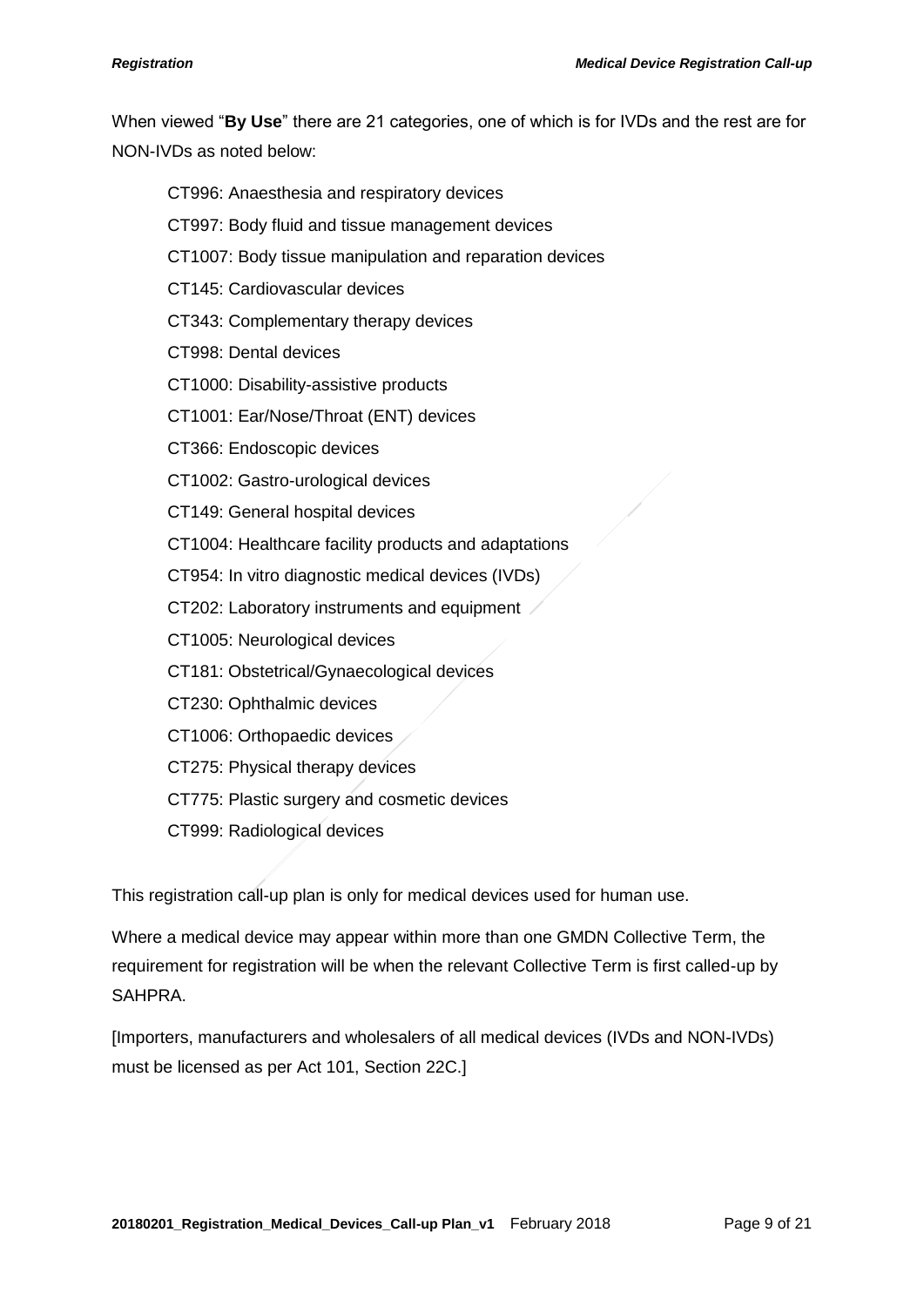#### **TECHNICAL REQUIREMENTS**

The South African regulatory framework for medical devices is based on the principles of expert third party conformity assessment to specified requirements dependent on the risk of the medical device.

It is a requirement of the South African Authorised Representative [AR] to make a legal declaration that the technical documentation submitted for registration of a medical device does conform to all the standards as identified by SAHPRA for the type and risk class of medical device, and that all required evidence to substantiate that the relevant Essential Principles of Safety and Performance are met. It is for the South African Regulatory Authority to review the documentation submitted for relevance and quality prior to adding the specific medical devices to either the IVD medical device register or NON\_IVD medical device register.

The Regulatory Authority will review the technical documentation submitted using a predetermined framework. Such review will include verification of certificates, publications, references included in the technical file submitted by the Applicant.

# <span id="page-9-0"></span>3. Framework for Review of Applications for Registration

The technical requirements (as aligned to the IMDRF harmonised requirements) and a draft guideline for application for a registration of an IVD and a NON-IVD respectively were published for comment by stakeholders in quarter three of 2017. Comments are still to be reviewed following which there may be amendments to the requirements.

The third-party conformity assessment approach is aligned to that of multiple regulatory authorities, which recognises the work of external technical experts and helps to improve efficiency. This aligns to

- a) the principles of global harmonisation where quality standards for accreditation of third party conformity assessment bodies (such as certification bodies and testing bodies) are recognised; and
- b) the South African National Accreditation Standards Act (SANAS), implemented by the Department of Trade and Industry (DTI).

SAHPRA will appoint personnel with an understanding of medical devices and specifically either IVDs / medical devices used for cardiology / neurology / ENT etc and they will be trained to understand the conformity assessment requirements<sup>14</sup>, the principles of the

<sup>14</sup> MCC 8.03 Conformity Assessment Procedures for Medical Devices and IVDs v1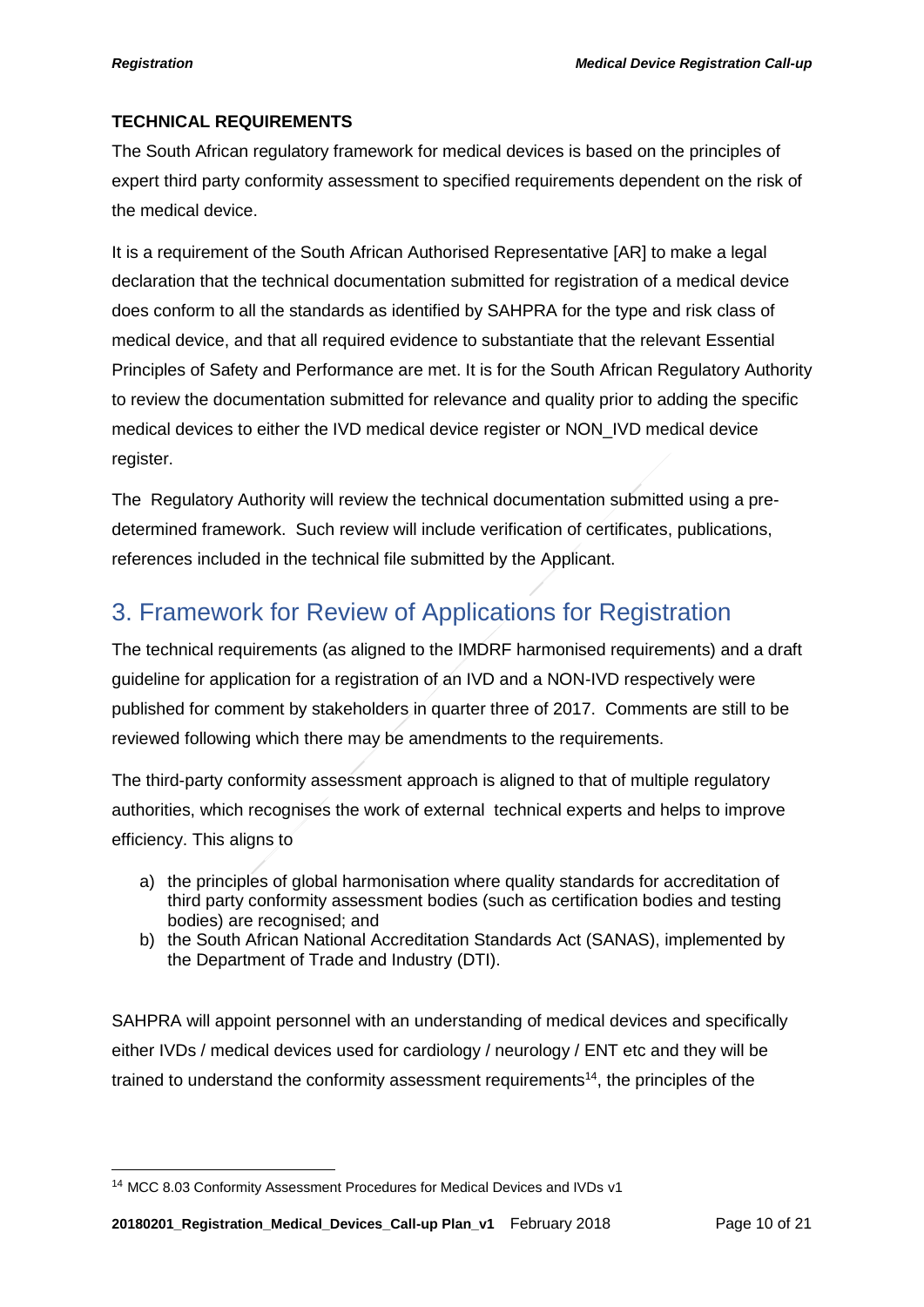-

accreditation of conformity assessment bodies within a conformity assessment framework and relevant regulatory science for medical devices.

While the scope of this document does not address relevant registration application fees for medical devices – it is noted that conformity assessment and certification of the quality management system (as per ISO13485<sup>15</sup>) and testing of products to meet specified standards e.g. sterility testing and performance testing, are significant for manufacturers. Since class C and class D medical devices will inherently require resources to review extensive technical documentation provided to substantiate that the Essential Principles of Safety and Performance are met – it is likely that the registration fee for a class D medical device will be higher than that for a class C medical device, and that in turn will be higher than that for a class B medical device. Therefore, it is likely that the quantum of the fee will be relative to the intensity / weight of the review required.

<sup>15</sup> ISO13485 Third Edition 2016-03-01 Medical devices — Quality management systems — Requirements for regulatorypurposes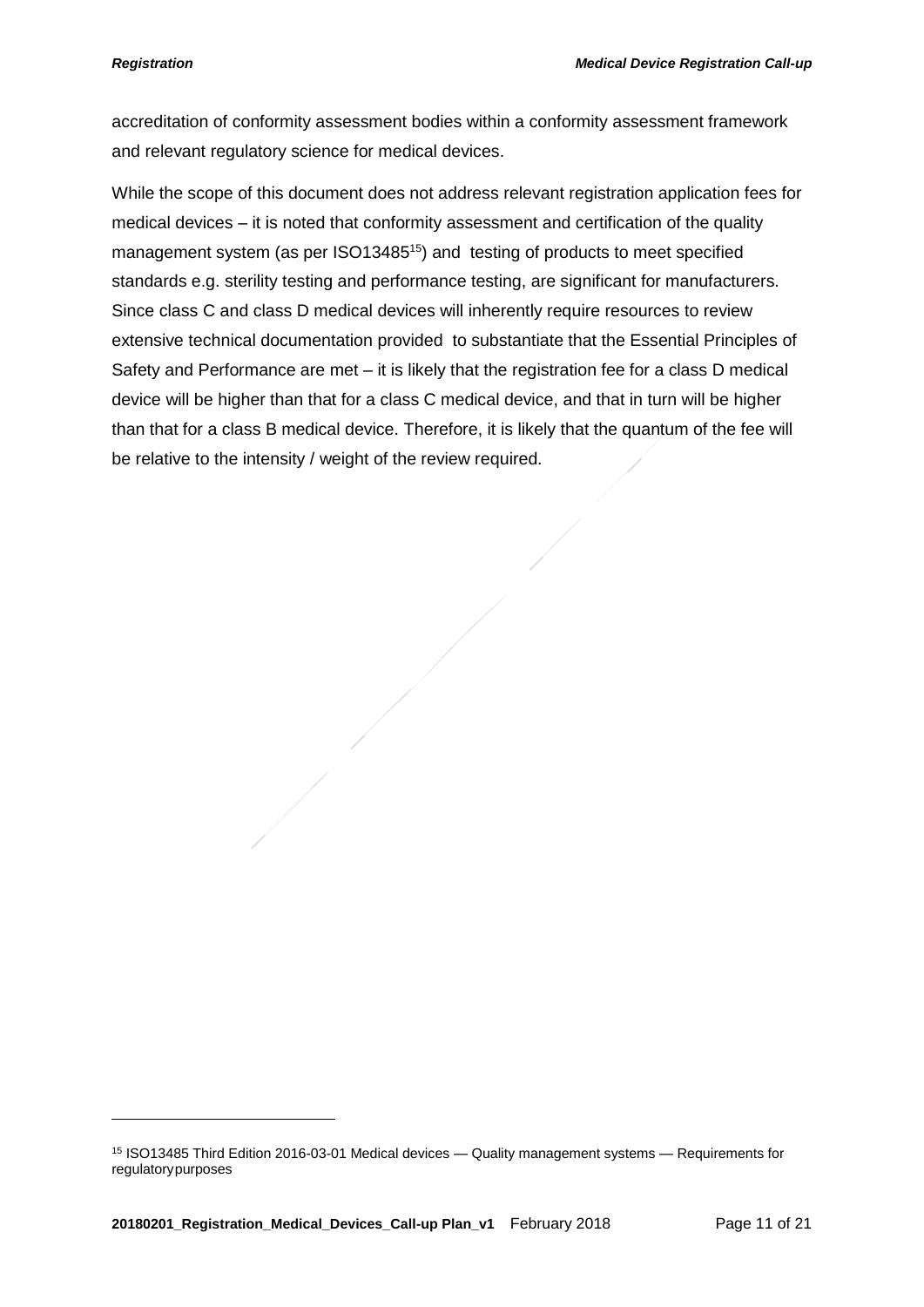-

## <span id="page-11-0"></span>4. REGISTRATION CALL UP SEQUENCE

A summary of the registration call-up plan is as follows:

Immediate call-up of all new medical devices, classified as class B or class C or class D. This will identify that as from six months from the date of publication of the declaration, all new medical devices must be registered. This means that within six months of the call-up, no new medical devices of class B, C or class D classification may be sold in South Africa without having made application and received confirmation of registration with SAHPRA. In parallel a call-up plan for medical devices currently sold in the market will be initiated with two "arms" – one for IVDs and the other for NON-IVDs.

Details of the above-mentioned call-up plans are provided below

#### <span id="page-11-1"></span>4.1 NEW MEDICAL DEVICES

A declaration for call up of all NEW class B, class C and D medical devices (IVDs and Non - IVDs) will be published in the national government gazette. This notice will establish that six months from the date of publication of the declaration all new medical devices must be registered.

Each application for a new Class D medical device must include preparation and submission of a complete technical dossier<sup>16</sup>, <sup>17</sup> and be accompanied by certified evidence of pre-market approval from at least two (2) of the following jurisdictions

- Australia's Therapeutic Goods Administration (TGA) i.e. inclusion in the Australian Register of Therapeutic Goods;
- Brazil's ANVISA (National Health Surveillance Agency) approval and registration;
- Canada's Medical Device Licence to market;
- The European Union's CE certificate, to show conformity to all obligations for medical devices as required by the Medical Devices Directives;
- Japan's Marketing Authorization Holder (MAH) licence;
- USA's FDA's Center for Devices and Radiological Health (CDRH) Premarket Approval (PMA) or Premarket Notification 510(k) clearance.
- Evidence of IVDs approved under the World Health Organisation (WHO) Prequalification of In Vitro Diagnostics Programme will also be accepted

<sup>&</sup>lt;sup>16</sup> ZA\_Medical\_Device\_IVD\_Technical\_Dossier\_Jun17\_v1\_for\_comment.doc August 2017

<sup>17</sup> ZA\_Medical\_Device\_non-IVD\_Technical\_Dossier\_Jun17\_v1\_for\_comment.doc August 2017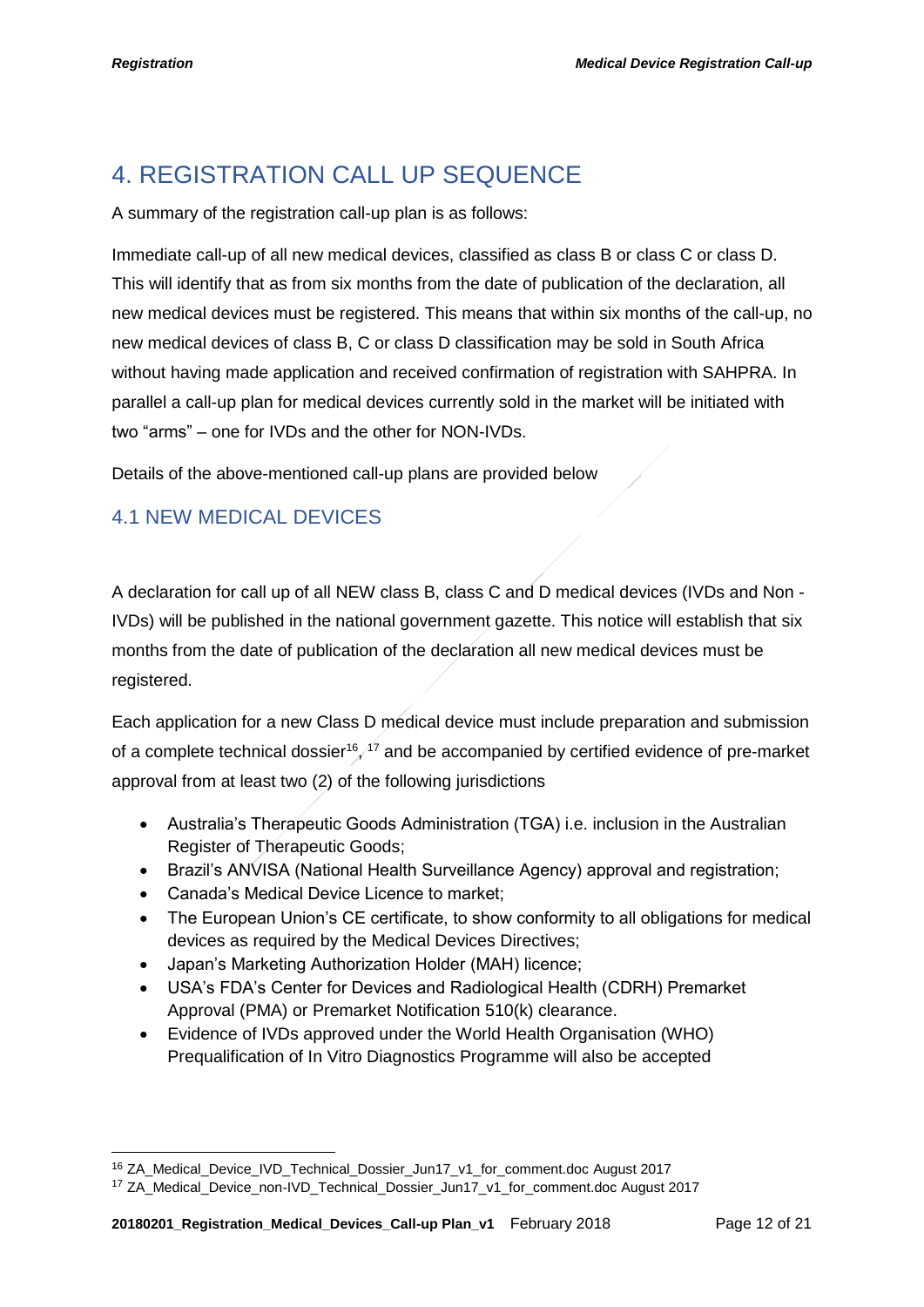Each application for a new Class C medical device must include preparation and submission of a complete technical dossier<sup>18</sup>, <sup>19</sup> and be accompanied by certified evidence of pre-market approval from at least one (1) of the following jurisdictions:

- Australia's Therapeutic Goods Administration (TGA) i.e. inclusion in the Australian Register of Therapeutic Goods;
- Brazil's ANVISA (National Health Surveillance Agency) approval and registration;
- Canada's Medical Device Licence to market;
- The European Union's CE certificate, to show conformity to all obligations for medical devices as required by the Medical Devices Directives;
- Japan's Marketing Authorization Holder (MAH) licence;
- USA's FDA's Center for Devices and Radiological Health (CDRH) Premarket Approval (PMA) or Premarket Notification 510(k) clearance.

Evidence of IVDs approved under the World Health Organisation (WHO) Prequalification of In Vitro Diagnostics Programme will also be accepted.

Each application for a new Class B medical device must include preparation and submission of a complete technical dossier <sup>20, 21</sup>.

<sup>-</sup><sup>18</sup> ZA\_Medical\_Device\_IVD\_Technical\_Dossier\_Jun17\_v1\_for\_comment.doc August 2017

<sup>19</sup> ZA\_Medical\_Device\_non-IVD\_Technical\_Dossier\_Jun17\_v1\_for\_comment.doc August 2017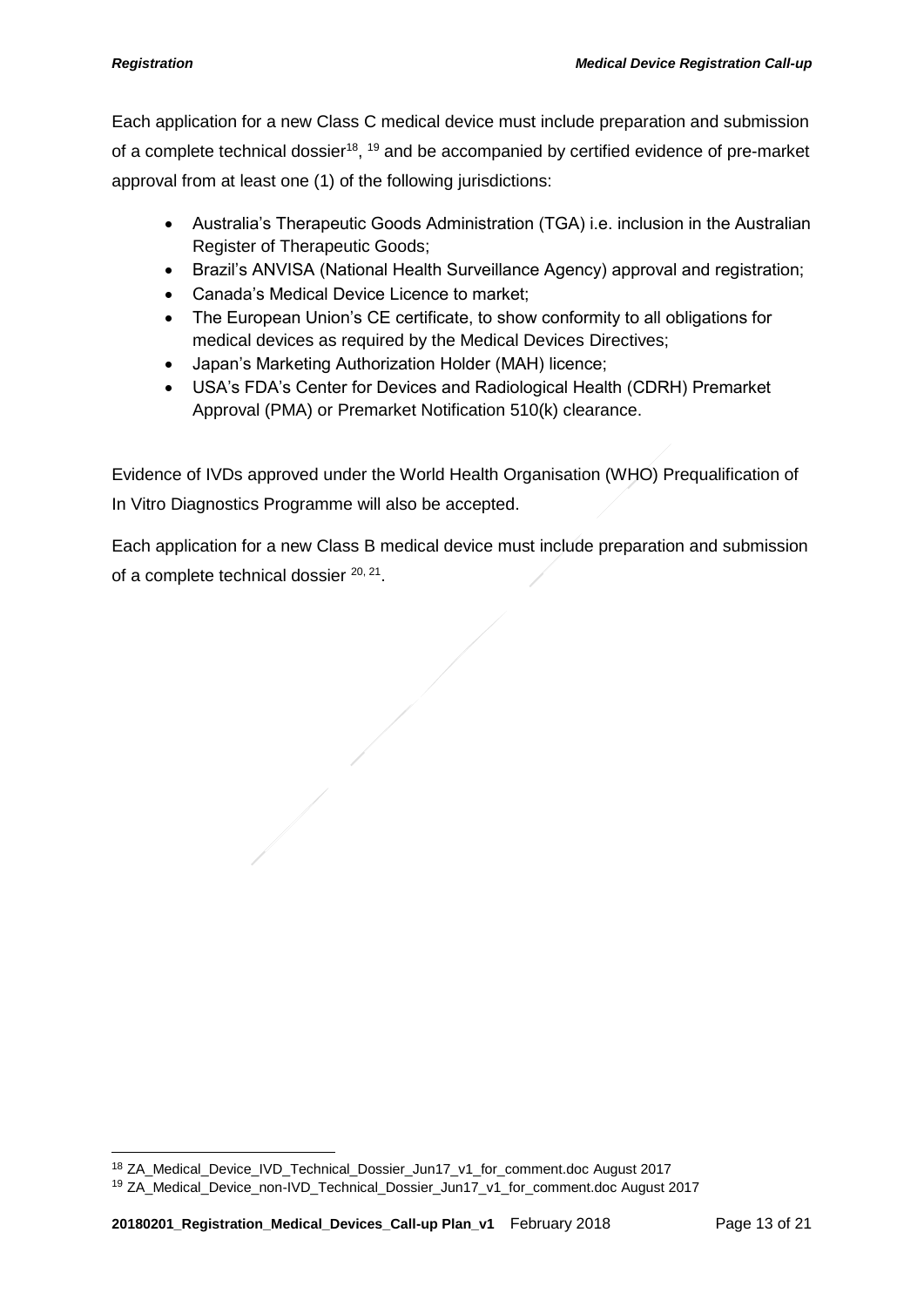#### <span id="page-13-0"></span>4.2 MEDICAL DEVICES IN THE MARKET

The Registration call-up plan is divided into two "arms" running in parallel;

4.2.1 An IVD Registration call-up plan and

4.2.2 A NON-IVD Registration call-up plan.

#### <span id="page-13-1"></span>4.2.1 In-vitro Diagnostic (IVD) Registration Call-up Sequence

For the IVD medical devices already on the market, refer Collective Term CT954, the call-up priority high level Collective Terms are identified into phases and named alphabetically.

Within each alphabetical phase there will be sub-collective terms prioritised and identified numerically.

Phase A will be initiated first, with call-up of the divisions within Phase A staged at a monthly intervals.

|                                                   |                                                 | <b>Phase</b> |
|---------------------------------------------------|-------------------------------------------------|--------------|
| CT954: In vitro diagnostic medical devices (IVDs) |                                                 | <b>IVD</b>   |
|                                                   | CT350: Analyte assay IVDs                       | А            |
|                                                   | CT383: Electrochemical electrode IVDs           |              |
|                                                   | CT945: General laboratory ware IVDs             |              |
|                                                   | CT943: Instrument/Analyser IVDs                 |              |
|                                                   | CT2314: Microbial-isolate IVDs                  | в            |
|                                                   | CT922: Microbiological/Cell culture medium IVDs |              |
|                                                   | CT944: Software IVDs                            |              |
|                                                   | CT936: Specimen receptacle IVDs                 |              |

Table 2. CALL-UP SEQUENCE by PHASE - IVDs

Call-up sequence for IVDs by Collective Terms (by use)

Call up of all *in-vitro* diagnostic (IVD) medical devices within the Collective Term CT350 ANALYTE ASSAY IVDs will be phase A.

Within PHASE A the sequence the first ten categories for call-up will be as follows:

- 1. CT335 Viral infectious disease IVDs;
- 2. CT353 Bacterial infectious disease IVDs;
- 3. CT354 Fungal infectious disease IVDs;
- 4. CT923 Multiple type infectious microorganism IVDs;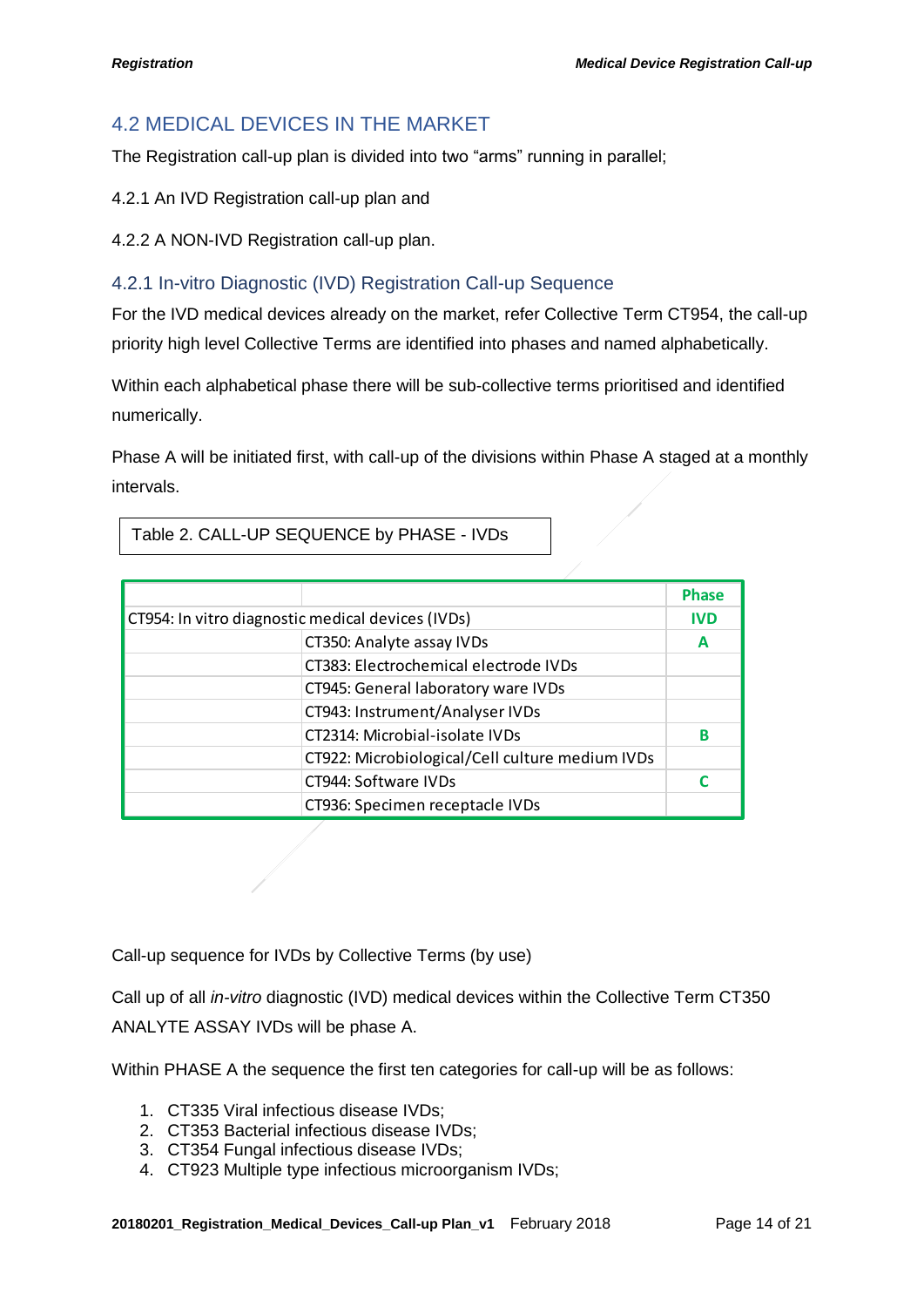- 5. CT356 Parasitic infectious disease IVDs;
- 6. CT825 Prion infectious disease IVDs;
- 7. CT568 Rapid test IVDs;
- 8. CT885 Immunohaematology IVDs;
- 9. CT891 Tissue typing IVDs; and
- 10. CT902 Human genetics IVDs

For the call-up sequence thereafter - refer to Annexure A.

<span id="page-14-0"></span>4.2.2 NON-IVD Medical Device Registration Call-Up Sequence

For the NON-IVD medical devices already on the market, the sequence of call-up for registration of the medical devices will be prioritised as follows;

Phase A. class D medical devices as per Rule 13 and Rule 14 of the SA Classification Guidelines<sup>20</sup>;

Phase B. devices for contraception or for prevention of sexually transmitted diseases<sup>21</sup>;

Phase C. implants for long term use. i.e. duration of use is more than 30 days<sup>22</sup>; and

Phase D. devices intended for sterilising, disinfecting, cleaning and rinsing another medical device<sup>23</sup>

"Combination medical devices" includes any of the following:

- Medical devices that contain or are made of animal tissues that have been rendered non-viable or derivatives from such tissues also being non-viable, or microbial or recombinant tissues, cells or substances; and
- medical devices that incorporate a medicinal substance including stable derivatives of human blood and blood plasma that assists the function of the device.

The second tier of prioritisation will move to those class C and D medical devices which are used -

- i) In direct contact with the cardiovascular system (i.e. the heart & the central circulatory system);
- ii) in direct contact with the central nervous system;
- iii) for orthopaedic purposes;
- iv) for any other purpose; and
- v) for cosmetic purposes.

-

Refer to Table 3. Call-up Sequence NON-IVD medical devices below

<sup>&</sup>lt;sup>20</sup> MCC 8.05 Classification of Medical Devices and IVDs April17 v2 Rule 13 and Rule 14

<sup>&</sup>lt;sup>21</sup> MCC 8.05 Classification of Medical Devices and IVDs April17 v2 Rule 16

<sup>&</sup>lt;sup>22</sup> MCC 8.05 Classification of Medical Devices and IVDs April17 v2 Section 2.7

<sup>&</sup>lt;sup>23</sup> MCC 8.05 Classification of Medical Devices and IVDs April17 v2 Rule 15.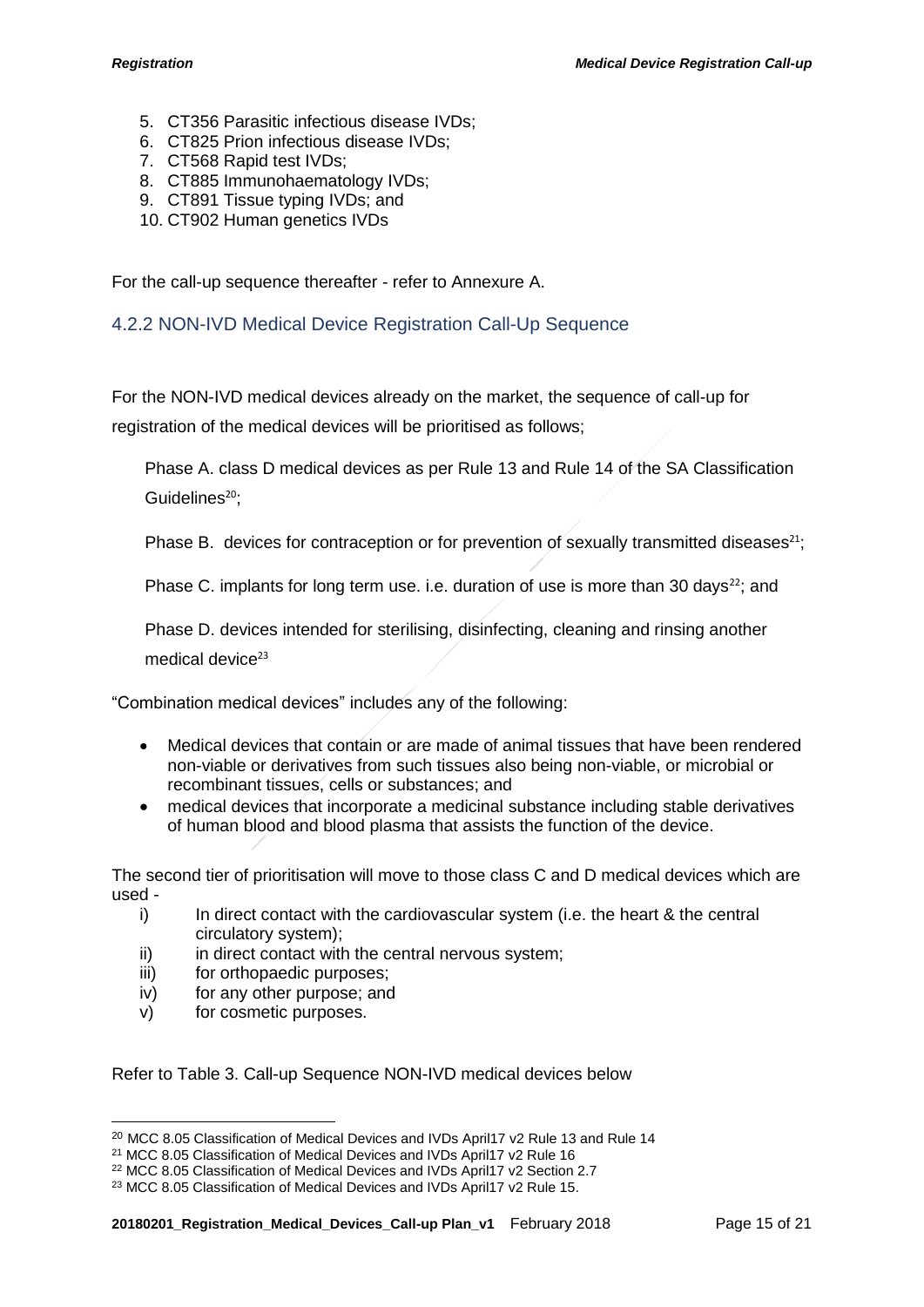#### Table 3. Call-up Sequence NON-IVD medical devices

|                                                                                                                                  | A. COMBINATION<br><b>MEDICAL</b><br><b>DEVICES</b> | <b>B. DEVICES FOR</b><br><b>CONTRACEPTION</b><br>OR PREVENTION<br>OF SEXUALLY<br><b>TRANSMITTED</b><br><b>DISEASES</b> | C. LONG TERM<br><b>IMPLANTABLE</b><br>D. MEDICAL<br><b>DEVICES</b> |                                                             | E. DEVICES<br><b>FOR</b><br>STERILISING,<br>DISINFECTING,<br><b>CLEANING &amp;</b><br><b>RINSING</b><br><b>ANOTHER</b><br><b>MEDICAL</b><br><b>DEVICE</b> |
|----------------------------------------------------------------------------------------------------------------------------------|----------------------------------------------------|------------------------------------------------------------------------------------------------------------------------|--------------------------------------------------------------------|-------------------------------------------------------------|-----------------------------------------------------------------------------------------------------------------------------------------------------------|
| <b>Intended Use</b><br>→                                                                                                         | All uses                                           | CT133<br>Contraception                                                                                                 | CT983<br>Surgical<br>Invasive<br>medical<br>devices                | CT984<br>Non-<br>Surgical<br>invasive<br>medical<br>devices | CT390<br>Disinfectants;<br>CT391<br>Sterilants;<br>CT1110 Contact<br>lens solutions                                                                       |
| <b>Class</b><br>$\rightarrow$                                                                                                    | D                                                  | C & D                                                                                                                  | C & D                                                              | C & D                                                       | $\mathsf{C}$                                                                                                                                              |
| Used in direct<br>contact with<br>the<br>Cardiovascular<br>system (i.e. the<br>heart & the<br>central<br>circulatory<br>system). | A <sub>1</sub>                                     |                                                                                                                        | $\overline{C1}$                                                    | $\overline{C2}$                                             |                                                                                                                                                           |
| Used in direct<br>contact with<br>central<br>nervous<br>system (CNS)                                                             | A2                                                 |                                                                                                                        | C <sub>3</sub>                                                     | C <sub>4</sub>                                              |                                                                                                                                                           |
| Orthopaedic<br>Use                                                                                                               | A3                                                 |                                                                                                                        | C <sub>5</sub>                                                     | C <sub>6</sub>                                              |                                                                                                                                                           |
| All other uses                                                                                                                   | A4                                                 | <b>B1</b>                                                                                                              | C <sub>7</sub>                                                     | C <sub>8</sub>                                              | D <sub>1</sub>                                                                                                                                            |
| <b>Cosmetic Use</b>                                                                                                              | A <sub>5</sub>                                     |                                                                                                                        | C <sub>9</sub>                                                     | C10                                                         |                                                                                                                                                           |

The plan of action for registration call-up of NON-IVD medical devices is noted in ANNEXURE B, assuming first call up is published on 1 July 2018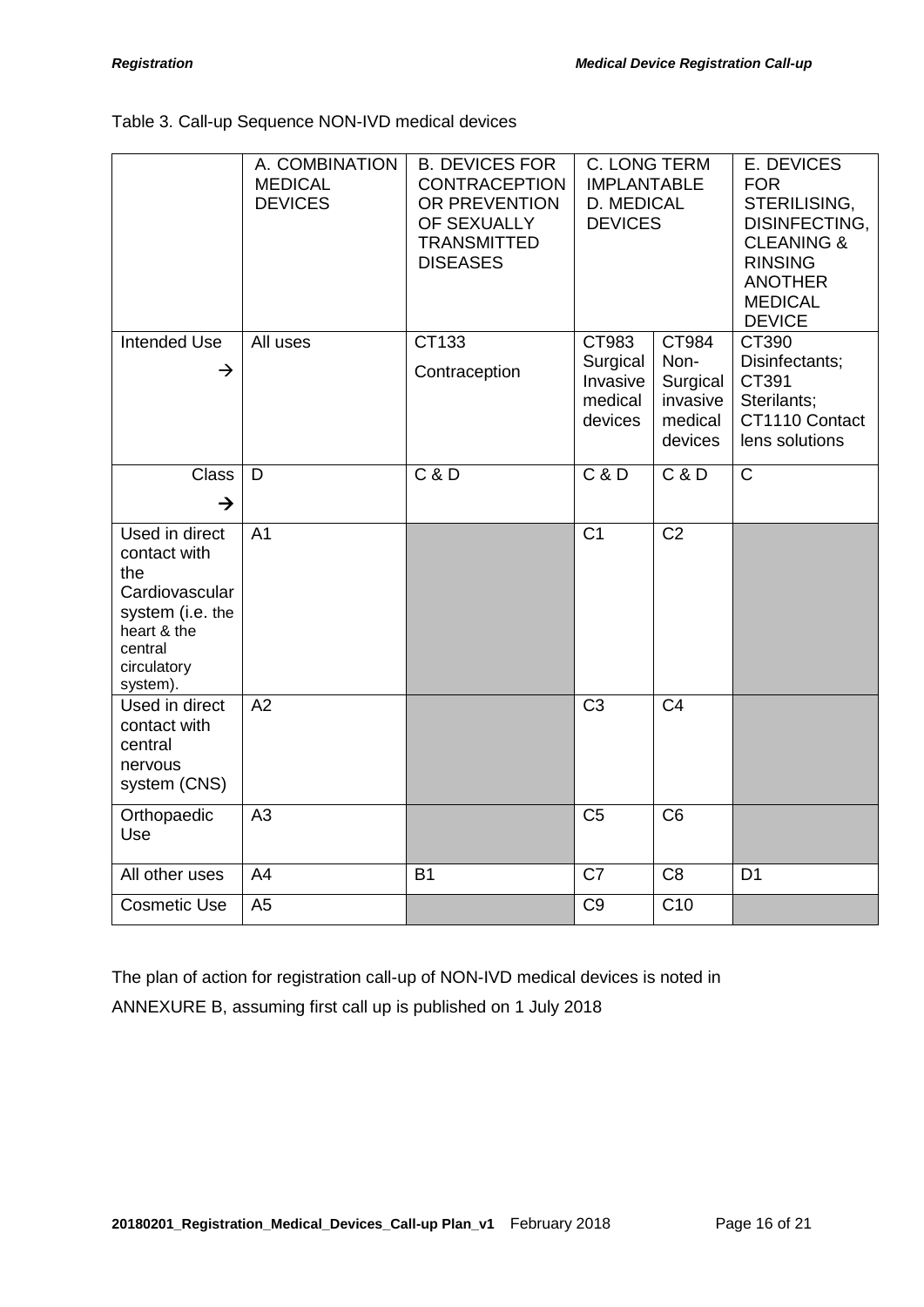## <span id="page-16-0"></span>5. CONCLUSION

The registration call-up for medical devices for human use is addressed in three key sections / arms:

- NEW Medical devices;
- In-vitro diagnostic (IVD) medical devices already on the market; and
- NON-IVD Medical devices already on the market

The sequence of call-up for medical devices already on the market is addressed by use for IVDs, and by type of materials and length of intended use for NON-IVD medical devices.

Finalisation of the technical requirements and the fee structure are critical requirements to be addressed with urgency.

In the interim it is suggested to publish the intended registration call-up plan for stakeholders to view and provide comment within one month.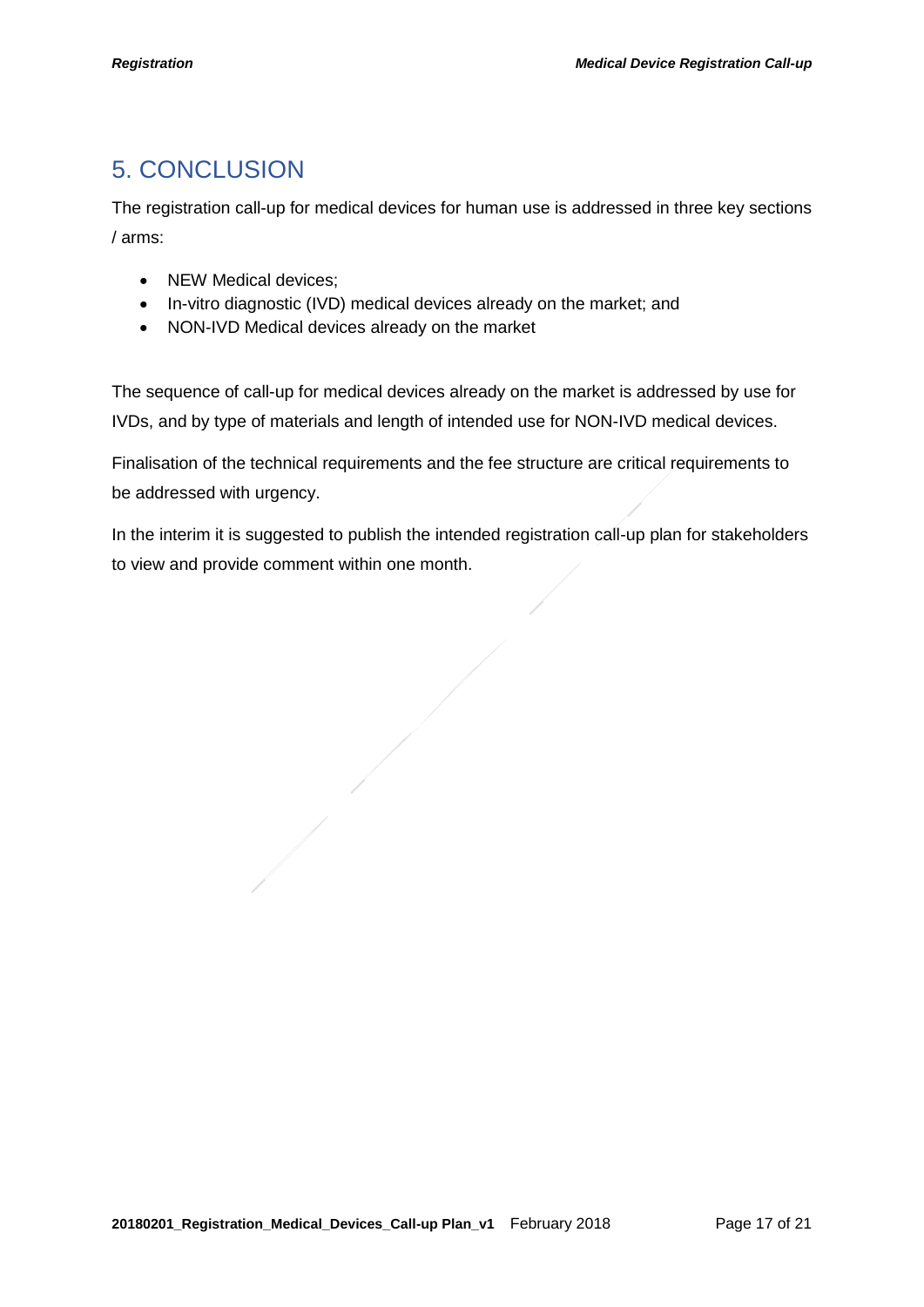## ANNEXURE A:

#### Table 1. CALL-UP PHASE A - IVDs

<span id="page-17-0"></span>

| CT954: In vitro diagnostic medical devices (IVDs) |                                                            |                                                    | <b>IVD</b>     |
|---------------------------------------------------|------------------------------------------------------------|----------------------------------------------------|----------------|
| CT350: Analyte assay IVDs                         |                                                            |                                                    | A              |
|                                                   | CT287: Clinical chemistry IVDs                             |                                                    |                |
|                                                   | CT869: Clinical chemistry autoimmune IVDs                  |                                                    | A15            |
|                                                   | CT1236: Clinical chemistry biological screening IVDs       |                                                    |                |
|                                                   | CT836: Clinical chemistry electrolyte IVDs                 |                                                    |                |
|                                                   | CT827: Clinical chemistry enzyme IVDs                      |                                                    | A16            |
|                                                   | CT850: Clinical chemistry hormone IVDs                     |                                                    | A17            |
|                                                   | CT889: Clinical chemistry multiple constituent IVDs        |                                                    | A18            |
|                                                   | CT974: Clinical chemistry protein IVDs                     |                                                    | A18            |
|                                                   | CT833: Clinical chemistry substrate IVDs                   |                                                    | A18            |
|                                                   | CT860: Clinical chemistry therapeutic drug monitoring IVDs |                                                    | A19            |
|                                                   | CT184: Clinical chemistry toxicology/drug detection IVDs   |                                                    | A19            |
|                                                   | CT1237: Clinical chemistry trace element IVDs              |                                                    | A19            |
|                                                   | CT845: Clinical chemistry tumour marker IVDs               |                                                    | A13            |
|                                                   | CT847: Clinical chemistry vitamin and mineral IVDs         |                                                    | A19            |
|                                                   | CT806: Haemoximetry and blood gas IVDs                     |                                                    | A14            |
|                                                   | CT870: Coagulation IVDs                                    |                                                    | A12            |
|                                                   | CT292: Haematology IVDs                                    |                                                    | A11            |
|                                                   | CT901: Histology/Cytology IVDs                             |                                                    | A13            |
|                                                   | CT902: Human genetics IVDs                                 |                                                    | A10            |
|                                                   | CT885: Immunohaematology IVDs                              |                                                    | <b>A8</b>      |
|                                                   | CT701: Infectious disease IVDs                             |                                                    |                |
|                                                   |                                                            | CT353: Bacterial infectious disease IVDs           | A2             |
|                                                   |                                                            | CT354: Fungal infectious disease IVDs              | A3             |
|                                                   |                                                            | CT923: Multiple-type infectious microorganism IVDs | <b>A4</b>      |
|                                                   |                                                            | CT356: Parasitic infectious disease IVDs           | A <sub>5</sub> |
|                                                   |                                                            | CT825: Prion infectious disease IVDs               | <b>A6</b>      |
|                                                   |                                                            | CT355: Viral infectious disease IVDs               | A1             |
|                                                   | CT568: Rapid test IVDs                                     |                                                    | <b>A7</b>      |
|                                                   | CT891: Tissue typing IVDs                                  |                                                    | A <sub>9</sub> |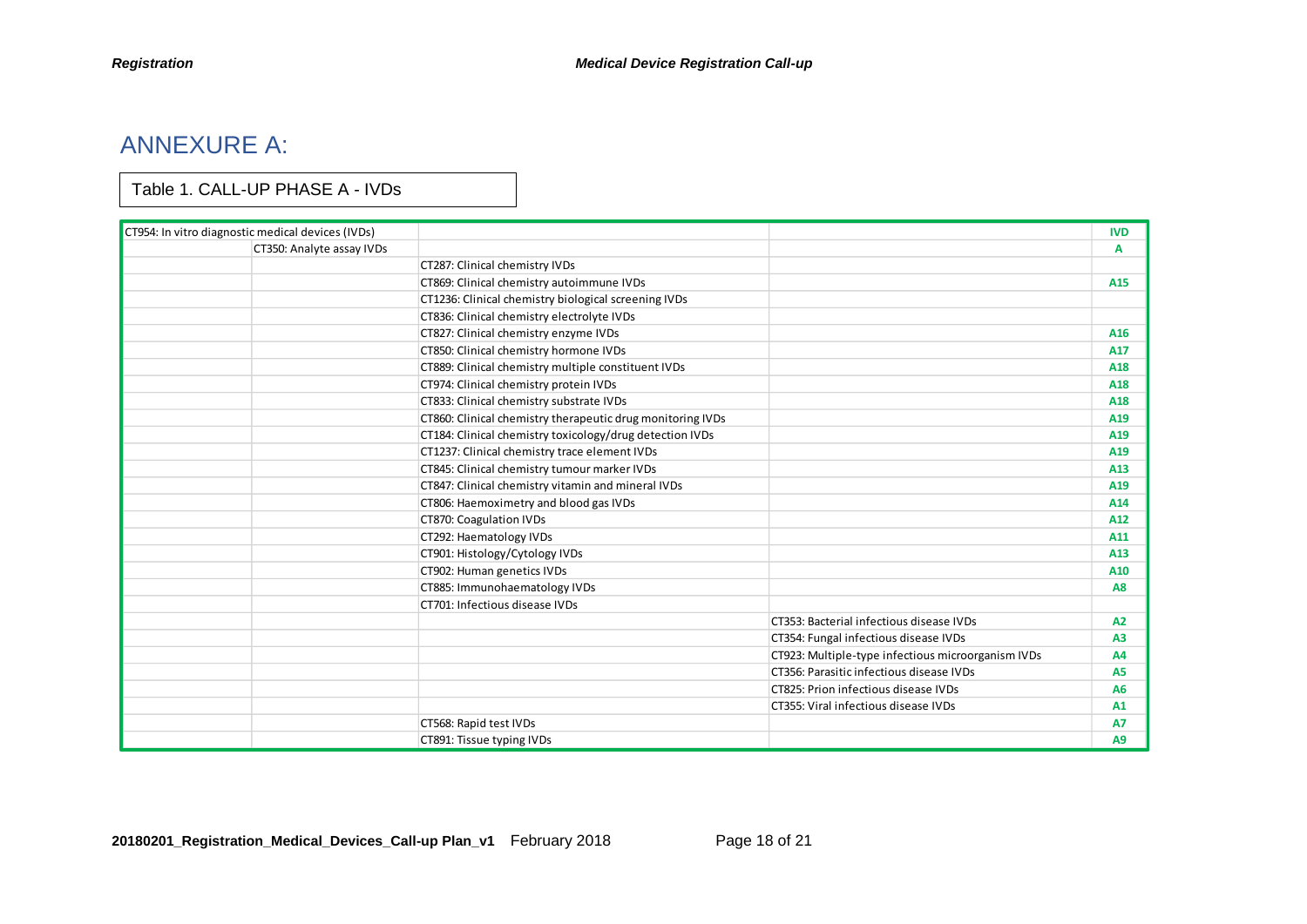Table 2. CALL-UP PHASE B - IVDs

| CT2314: Microbial-isolate IVDs |                                                           |                                                                                  |           |
|--------------------------------|-----------------------------------------------------------|----------------------------------------------------------------------------------|-----------|
|                                | CT1260: Antimicrobial susceptibility testing IVDs         |                                                                                  | <b>B1</b> |
|                                |                                                           | CT750: Antimicrobial minimum inhibitory concentration (MIC) IVDs                 | В1        |
|                                |                                                           | CT942: Antimicrobial susceptibility testing disc IVDs                            | В1        |
|                                | CT1261: Microbial-isolate identification and testing IVDs |                                                                                  | <b>B2</b> |
|                                |                                                           | CT2332: Differentiation disc IVDs                                                | <b>B2</b> |
|                                |                                                           | CT2236: Microbial-isolate agglutination IVDs                                     | B2        |
|                                |                                                           | CT839: Microbial-isolate identification and antimicrobial susceptibility testing | <b>B2</b> |

Table 3. CALL-UP PHASE C - IVDs

| CT944: Software IVDs |                                                     |  |
|----------------------|-----------------------------------------------------|--|
|                      | CT1250: Analyser software IVDs                      |  |
|                      | CT910: Interpretive software IVDs                   |  |
|                      | CT1251: Laboratory information system software IVDs |  |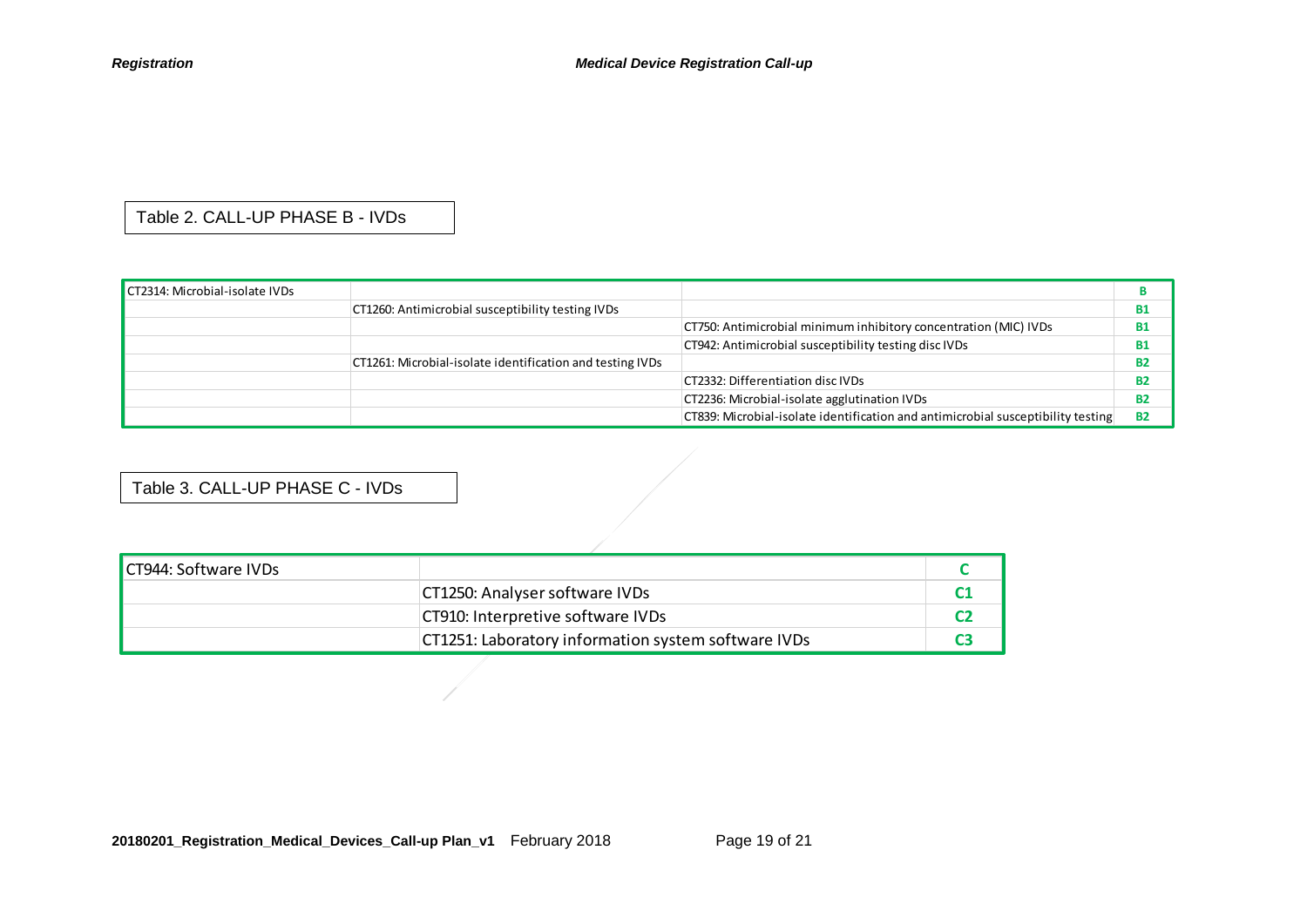## ANNEXURE B: CALL UP PLAN NON-IVD MEDICAL DEVICES

<span id="page-19-0"></span>